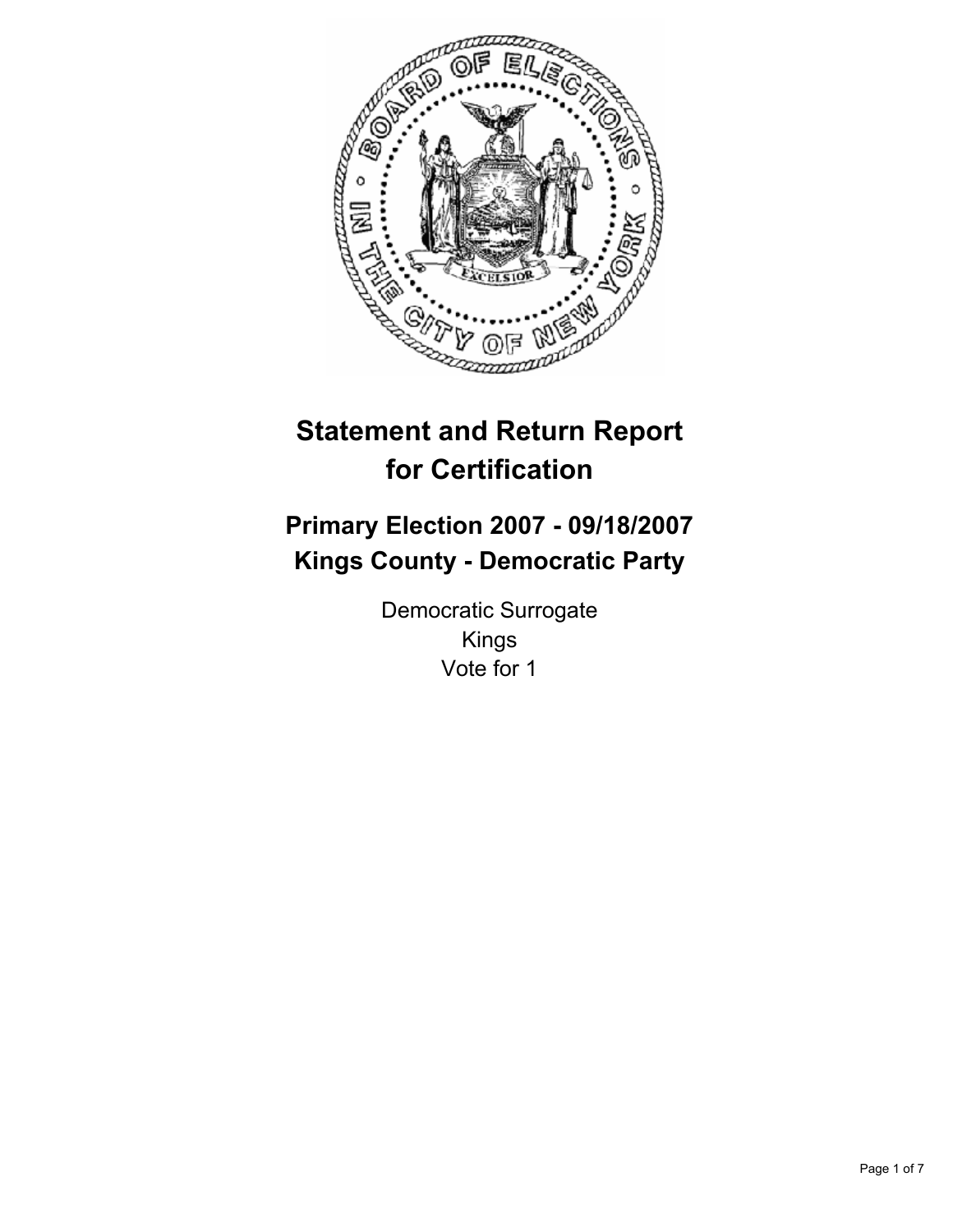

| 6     | <b>EMERGENCY</b>   |
|-------|--------------------|
| 68    | ABSENTEE/MILITARY  |
| 34    | AFFIDAVIT          |
| 2,565 | DIANA A JOHNSON    |
| 905   | SHAWNDYA L SIMPSON |
| 3,470 | <b>Total Votes</b> |
|       |                    |

## **Assembly District 41**

| <b>EMERGENCY</b>          | 12    |
|---------------------------|-------|
| ABSENTEE/MILITARY         | 125   |
| AFFIDAVIT                 | 11    |
| DIANA A JOHNSON           | 1,212 |
| SHAWNDYA L SIMPSON        | 767   |
| ALAN FINTZ (WRITE-IN)     |       |
| WILLIAM COLTON (WRITE-IN) |       |
| <b>Total Votes</b>        | 1.981 |

## **Assembly District 42**

| <b>Total Votes</b> | 1,860 |
|--------------------|-------|
| SHAWNDYA L SIMPSON | 662   |
| DIANA A JOHNSON    | 1,198 |
| AFFIDAVIT          | 12    |
| ABSENTEE/MILITARY  | 86    |
| <b>EMERGENCY</b>   | 4     |

#### **Assembly District 43**

| <b>EMERGENCY</b>   | 0     |
|--------------------|-------|
| ABSENTEE/MILITARY  | 146   |
| AFFIDAVIT          | 24    |
| DIANA A JOHNSON    | 1,706 |
| SHAWNDYA L SIMPSON | 905   |
| <b>Total Votes</b> | 2,611 |

| <b>EMERGENCY</b>                   | 5     |
|------------------------------------|-------|
| ABSENTEE/MILITARY                  | 122   |
| AFFIDAVIT                          | 11    |
| DIANA A JOHNSON                    | 1,415 |
| SHAWNDYA L SIMPSON                 | 883   |
| ILANA GREUBEL (WRITE-IN)           |       |
| MARGATRITA LOPEZ TORRES (WRITE-IN) | 3     |
| <b>Total Votes</b>                 | 2,302 |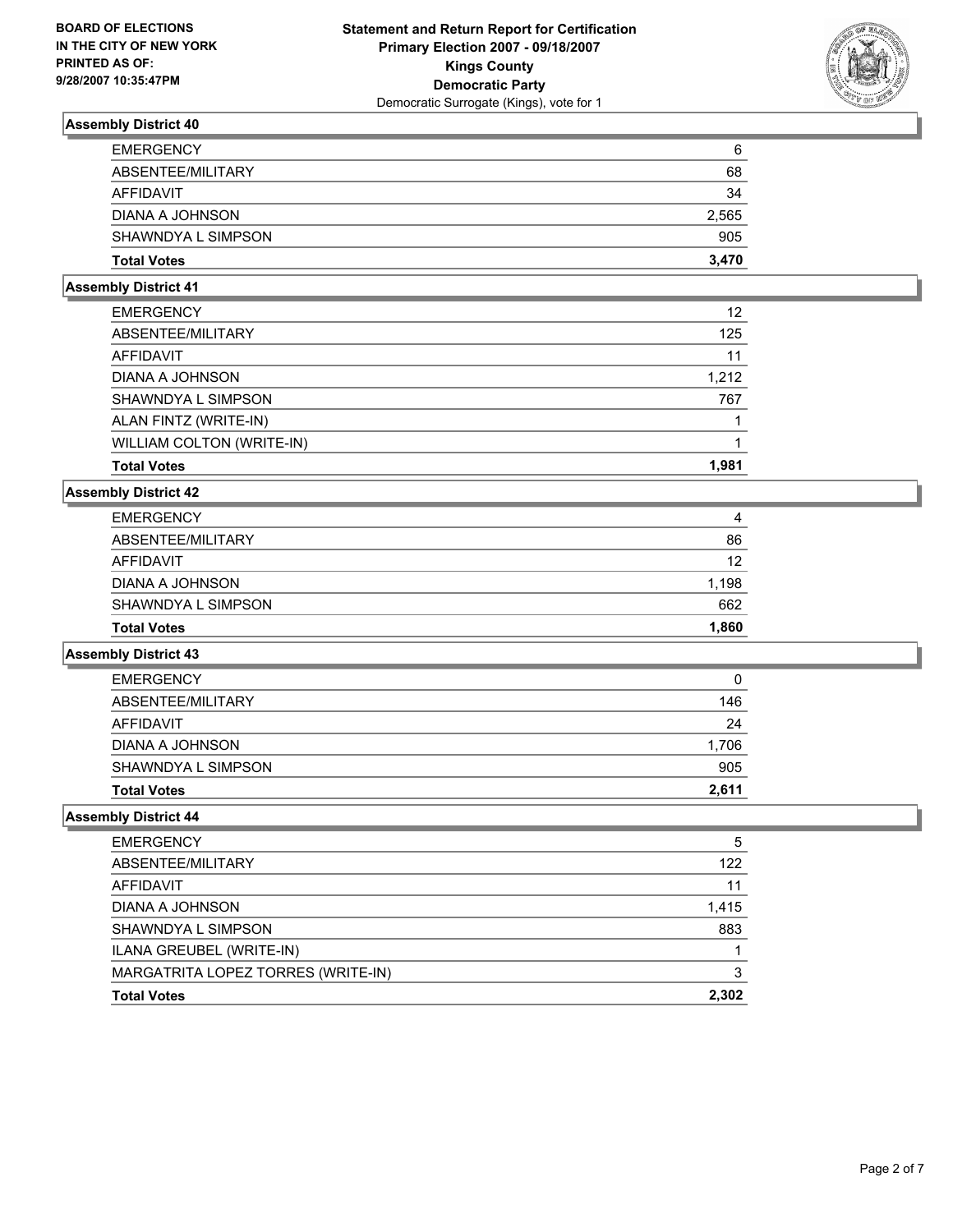

| <b>EMERGENCY</b>          | 3     |
|---------------------------|-------|
| ABSENTEE/MILITARY         | 115   |
| AFFIDAVIT                 |       |
| DIANA A JOHNSON           | 599   |
| SHAWNDYA L SIMPSON        | 628   |
| HYLARY CLINTON (WRITE-IN) |       |
| IAN D GIRSHEK (WRITE-IN)  |       |
| <b>Total Votes</b>        | 1,229 |

## **Assembly District 46**

| <b>Total Votes</b> | 2,358 |
|--------------------|-------|
| SHAWNDYA L SIMPSON | 1,272 |
| DIANA A JOHNSON    | 1,086 |
| AFFIDAVIT          | 8     |
| ABSENTEE/MILITARY  | 185   |
| <b>EMERGENCY</b>   | 0     |

# **Assembly District 47**

| <b>EMERGENCY</b>           | 0     |
|----------------------------|-------|
| ABSENTEE/MILITARY          | 136   |
| AFFIDAVIT                  | 9     |
| DIANA A JOHNSON            | 616   |
| SHAWNDYA L SIMPSON         | 688   |
| ELIEZER SOLOMON (WRITE-IN) |       |
| ELLEN FRIEDBENG (WRITE-IN) |       |
| MONTEL WILLIAMS (WRITE-IN) |       |
| WILLIAM COLTON (WRITE-IN)  | າ     |
| <b>Total Votes</b>         | 1,310 |

## **Assembly District 48**

| <b>EMERGENCY</b>             |
|------------------------------|
| 85<br>ABSENTEE/MILITARY      |
| 10<br>AFFIDAVIT              |
| 691<br>DIANA A JOHNSON       |
| 944<br>SHAWNDYA L SIMPSON    |
| ALLEN POPPER (WRITE-IN)      |
| NORMAN SEIDENFELD (WRITE-IN) |
| SHARON FUCHS (WRITE-IN)      |
| 1,638<br><b>Total Votes</b>  |

| <b>Total Votes</b>        | 800 |
|---------------------------|-----|
| TERRY COCCOTTO (WRITE-IN) |     |
| SHAWNDYA L SIMPSON        | 321 |
| DIANA A JOHNSON           | 478 |
| <b>AFFIDAVIT</b>          | 2   |
| ABSENTEE/MILITARY         | 74  |
| <b>EMERGENCY</b>          | 0   |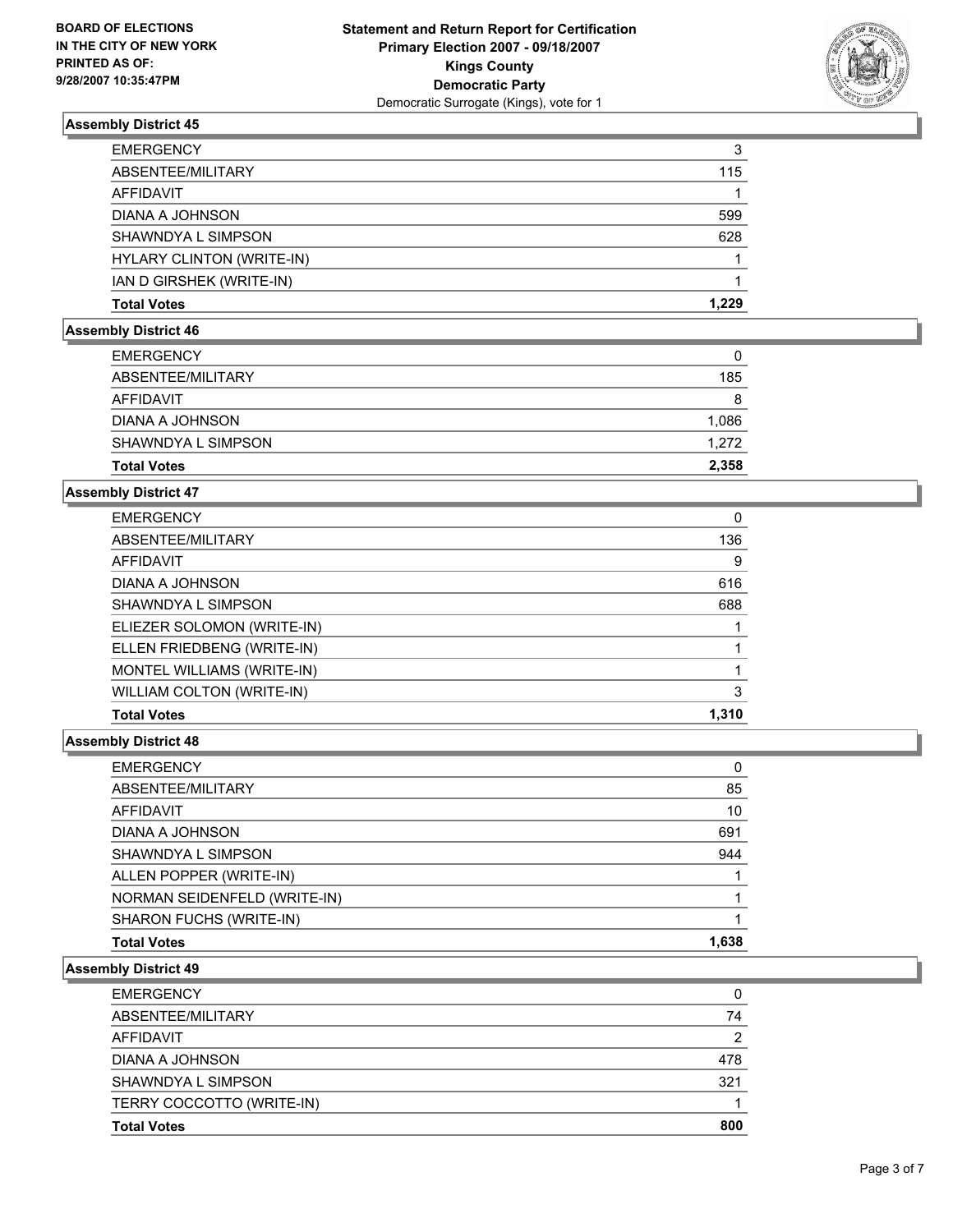

| 4     |
|-------|
| 70    |
| 12    |
| 814   |
| 736   |
| 1,550 |
|       |

## **Assembly District 51**

| <b>EMERGENCY</b>   | ົ   |
|--------------------|-----|
| ABSENTEE/MILITARY  | 33  |
| AFFIDAVIT          | 13  |
| DIANA A JOHNSON    | 601 |
| SHAWNDYA L SIMPSON | 354 |
| <b>Total Votes</b> | 955 |

# **Assembly District 52**

| <b>EMERGENCY</b>           | 4     |
|----------------------------|-------|
| ABSENTEE/MILITARY          | 126   |
| AFFIDAVIT                  | 15    |
| DIANA A JOHNSON            | 1,722 |
| SHAWNDYA L SIMPSON         | 969   |
| ERIK HAULIK (WRITE-IN)     |       |
| LOUIS BRANDEIS (WRITE-IN)  |       |
| MARTY MARKOWITZ (WRITE-IN) |       |
| VICK VOSSEN (WRITE-IN)     |       |
| <b>Total Votes</b>         | 2,695 |

### **Assembly District 53**

| ABSENTEE/MILITARY<br>AFFIDAVIT<br>DIANA A JOHNSON<br>SHAWNDYA L SIMPSON<br><b>Total Votes</b> | 6     |
|-----------------------------------------------------------------------------------------------|-------|
|                                                                                               | 56    |
|                                                                                               | 22    |
|                                                                                               | 1,125 |
|                                                                                               | 1,252 |
|                                                                                               | 2,377 |

| <b>EMERGENCY</b>        | 4     |
|-------------------------|-------|
| ABSENTEE/MILITARY       | 45    |
| AFFIDAVIT               | 19    |
| DIANA A JOHNSON         | 862   |
| SHAWNDYA L SIMPSON      | 529   |
| DARREL TOWNS (WRITE-IN) |       |
| <b>Total Votes</b>      | 1,392 |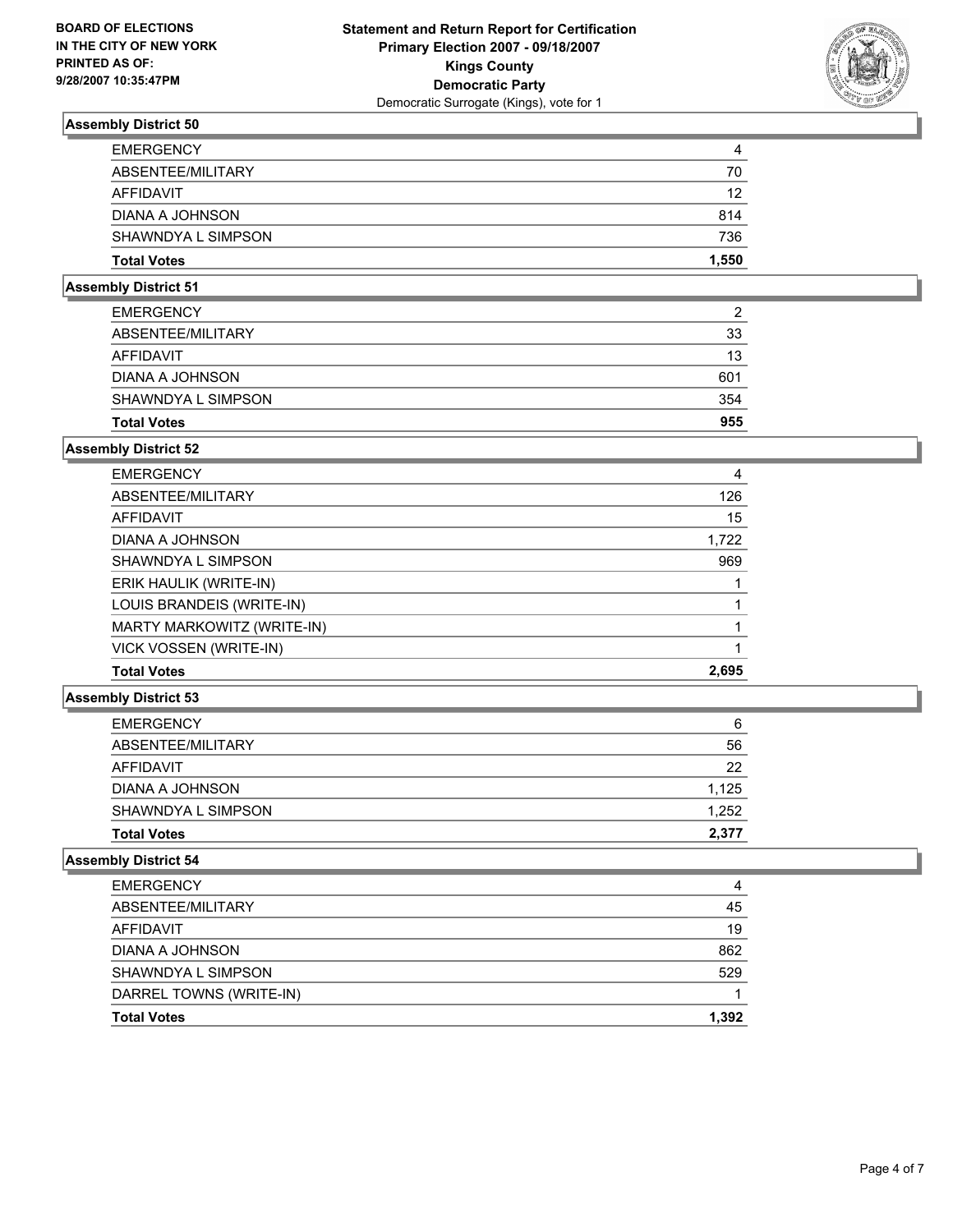

| <b>EMERGENCY</b>   | 14    |
|--------------------|-------|
| ABSENTEE/MILITARY  | 79    |
| AFFIDAVIT          | 19    |
| DIANA A JOHNSON    | 1,659 |
| SHAWNDYA L SIMPSON | 1,020 |
| <b>Total Votes</b> | 2,679 |

## **Assembly District 56**

| <b>Total Votes</b> | 3,001 |
|--------------------|-------|
| SHAWNDYA L SIMPSON | 1,081 |
| DIANA A JOHNSON    | 1,920 |
| AFFIDAVIT          | 28    |
| ABSENTEE/MILITARY  | 109   |
| <b>EMERGENCY</b>   | 0     |

## **Assembly District 57**

| <b>Total Votes</b>       | 3.111 |
|--------------------------|-------|
| ROGER GOODMAN (WRITE-IN) |       |
| SHAWNDYA L SIMPSON       | 837   |
| DIANA A JOHNSON          | 2,273 |
| AFFIDAVIT                | 26    |
| ABSENTEE/MILITARY        | 133   |
| <b>EMERGENCY</b>         | 2     |

## **Assembly District 58**

| <b>EMERGENCY</b>   | 0     |
|--------------------|-------|
| ABSENTEE/MILITARY  | 182   |
| AFFIDAVIT          | 11    |
| DIANA A JOHNSON    | 1,748 |
| SHAWNDYA L SIMPSON | 799   |
| <b>Total Votes</b> | 2,547 |

| 6     |
|-------|
| 88    |
| 11    |
| 844   |
| 1,033 |
|       |
| 1,879 |
|       |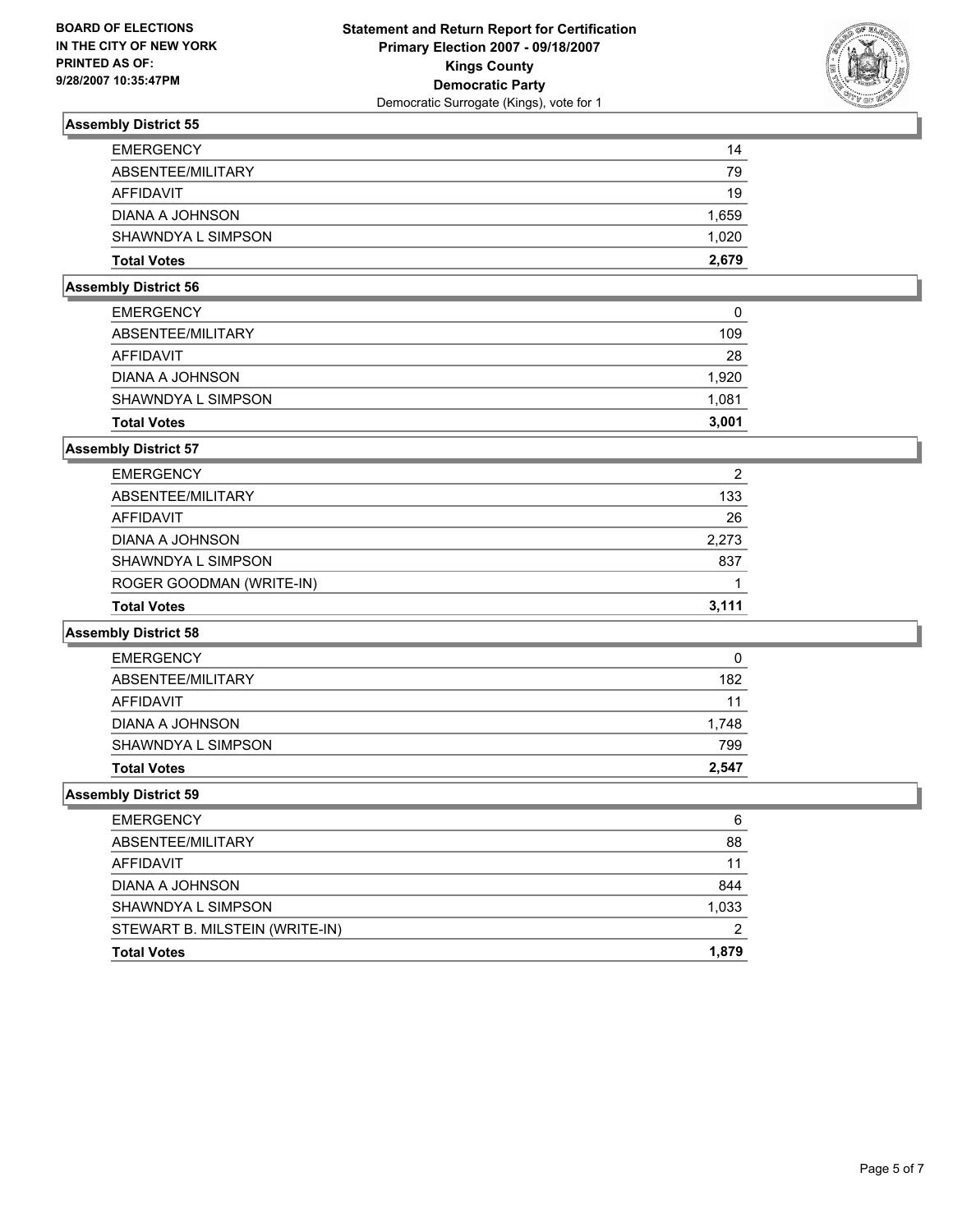

| <b>EMERGENCY</b>         |     |
|--------------------------|-----|
| ABSENTEE/MILITARY        | 23  |
| AFFIDAVIT                | 3   |
| DIANA A JOHNSON          | 354 |
| SHAWNDYA L SIMPSON       | 249 |
| NOACH DEAR (WRITE-IN)    |     |
| PAUL AARONSON (WRITE-IN) |     |
| <b>Total Votes</b>       | 608 |